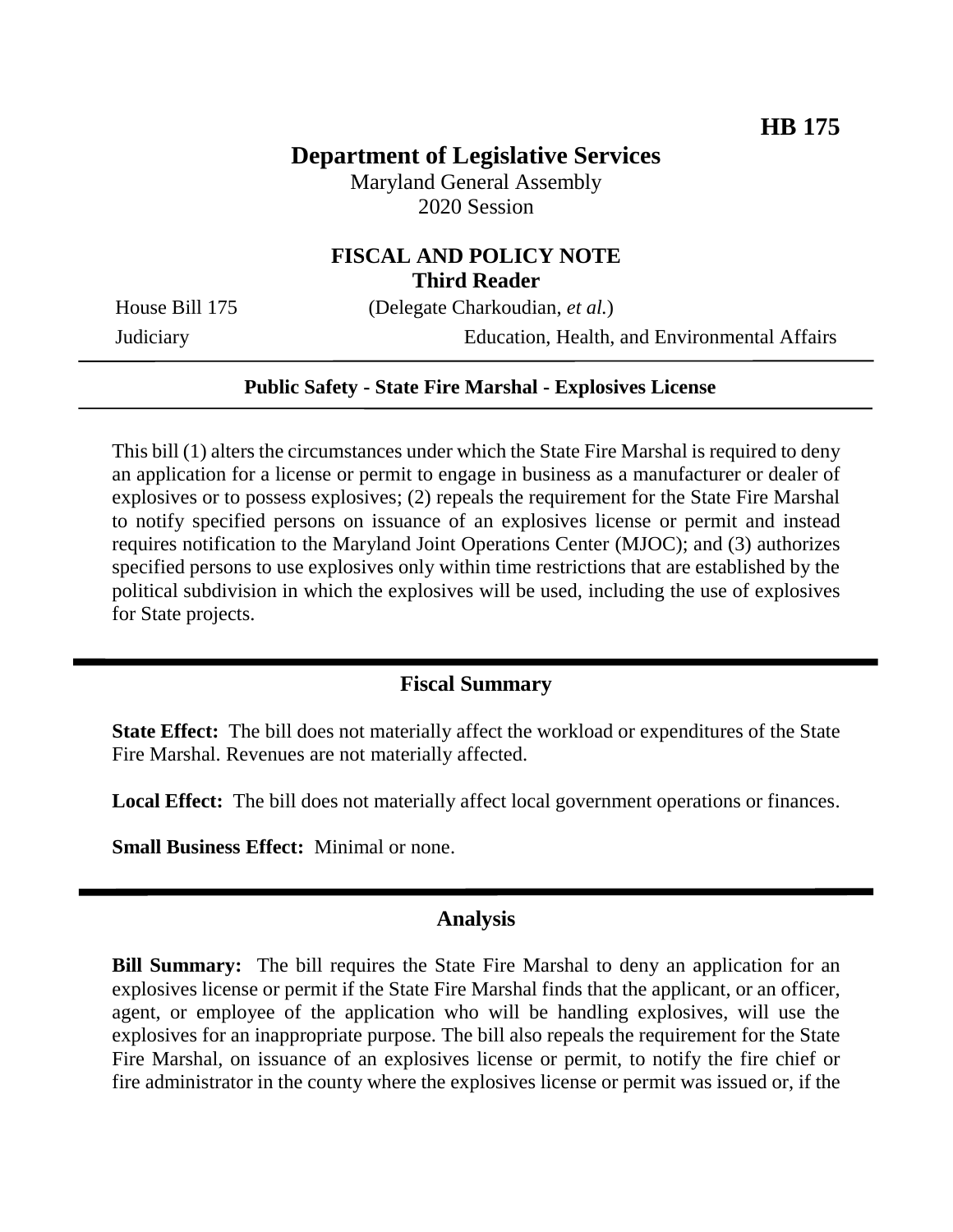county does not have a county fire chief or fire administrator, the local 9-1-1 center; instead, the State Fire Marshal must notify MJOC. Finally, the bill authorizes the owner or operator of a mine, quarry, or other operation or business that uses explosives (or a contractor who performs work that uses explosives) who is required to obtain a license, as specified, to use explosives only within time restrictions that are established by the political subdivision in which the explosives will be used, including the use of explosives for State projects.

**Current Law:** With certain exceptions, a person must obtain a license before engaging in business as a manufacturer or dealer, possessing explosives other than explosives for use in firearms, or possessing or storing explosives for use in firearms in the State. The Office of the State Fire Marshal issues three-year licenses for the manufacture, dealing, or possession of explosives to each applicant who meets the statutory requirements. However, there are 13 specific grounds for which a license or permit must be denied, including that the applicant has been convicted of a felony or violent crime, is disloyal to the United States, or will use the explosives for an illegal purpose.

On the issuance of an explosives license or permit, the State Fire Marshal must notify the fire chief or fire administrator in the county where the license or permit was issued; if the county does not have a county fire chief or fire administrator, the State Fire Marshal must notify the local 9-1-1 center.

The owner or operator of a mine, quarry, or other operation or business that uses explosives (or a contractor who performs work that uses explosives), who is required to obtain a license to engage in business as a dealer (1) may issue or sell to each employee only the amount of explosives as is reasonably required by that employee to perform the employee's duties; (2) must ensure that any explosives issued or sold to an employee are not taken by the employee to a place not necessary for the employee to perform the employee's duties; and (3) must ensure that any unused explosives are returned to the owner, operator, or contractor on termination of the work for which the explosives were issued or sold to the employee.

"Explosives" means gunpowder, powders for blasting, high explosives, blasting materials, fuses other than electric circuit breakers, detonators and other detonating agents, smokeless powder, and any chemical compound or mechanical mixture that contains oxidizing and combustible units or other ingredients in such proportions, quantities, or packing that ignition by fire, friction, concussion, percussion, or detonation of any part of the compound or mixture may and is intended to cause an explosion. The term includes bombs and destructive devices designed to operate by chemical, mechanical, or explosive action, and two or more components that are advertised and sold together with instructions on how to combine the components to create an explosive. The term does not include fixed ammunition for small arms, small arms ammunition primers, small arms percussion caps,

HB 175/ Page 2